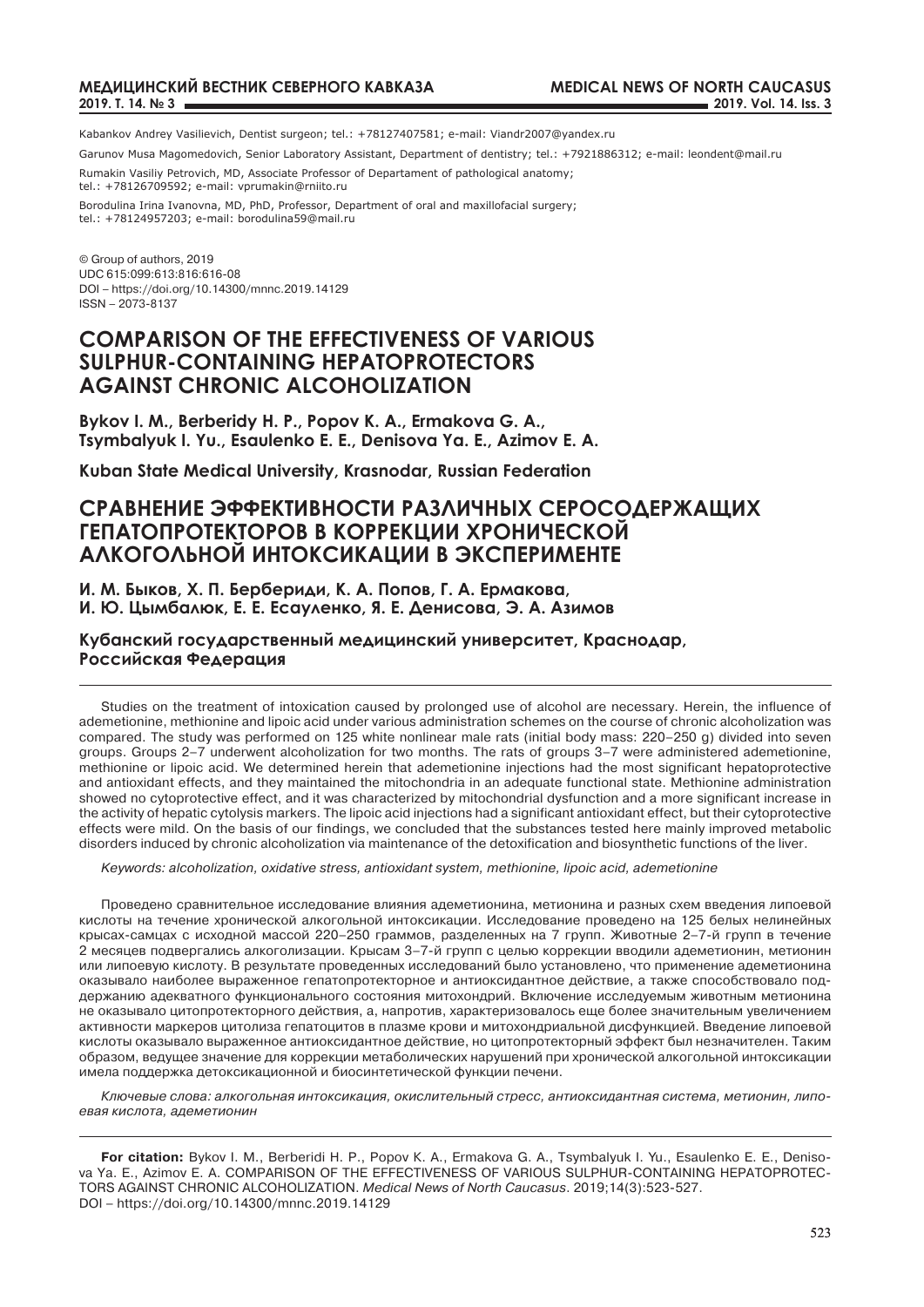**Для цитирования:** Быков И. М., Бербериди Х. П., Попов К. А., Ермакова Г. А., Цымбалюк И. Ю., Есауленко Е. Е., Денисова Я. Е., Азимов Э. А. СРАВНЕНИЕ ЭФФЕКТИВНОСТИ РАЗЛИЧНЫХ СЕРОСОДЕРЖАЩИХ ГЕПАТОПРОТЕКТО-РОВ В КОРРЕКЦИИ ХРОНИЧЕСКОЙ АЛКОГОЛЬНОЙ ИНТОКСИКАЦИИ В ЭКСПЕРИМЕНТЕ. *Медицинский вестник Северного Кавказа*. 2019;14(3):523-527. DOI – https://doi.org/10.14300/mnnc.2019.14129

| ALT - alanine aminotransferase |
|--------------------------------|
|                                |

- CAT catalase
- DC diene conjugates
- GPO glutathione peroxidase

**Sulphur-containing remedies with thiol groups such as cysteine and lipoic acid, as well as methionine with thioether groups and their derivatives, play essential roles in many biochemical functions of an organism. In addition to being proteinogenic amino acids, they are directly involved in the regulation of redox homeostasis of cells, energy metabolism, decontamination of xenobiotics, and biosynthesis of many biologically active agents including membrane phosphatidylcholines and bile acids [1, 2]. Most of these effects reveal a close connection to the general liver mechanisms, which is why a comparative analysis of the hepatoprotective properties of sulphur-containing remedies and their derivatives within various experimental and clinical trials is relevant [3]. Nowadays, one of the most notable and effective hepatoprotectors is S-adenosyl-methionine (ademetionine), which is found in commercial formulations for oral and parenteral administration. It is an active form of methionine ready to donate the methyl group to decontamination or biosynthesis reactions [4, 5]. Free methionine is not suitable for such extensive use, while its protective values are frequently underlined [6]. Lipoic acid is widely used in the treatment of diabetic polyneuropathy, but its effect on liver metabolism has also been established.**

Furthermore, lipoic acid as a powerful antioxidant is used to ameliorate oxidative stress within a wide range of pathological conditions [7, 8]. The optimal protection protocols and injection schemes for these remedies remain unclear. Discovering ways to ameliorate intoxication caused by long-term alcohol consumption is important because the human liver is the main target of ethanol. Hence, the effectiveness of sulphur-containing hepatoprotectors in the abovementioned conditions is of interest [9, 10].

The purpose of our study was to perform a comparative analysis of the influence of ademetionine, methionine, and lipoic acid in various administration schemes on the course of chronic alcoholization in experimental conditions.

**Material and Methods.** The study was performed on 125 white nonlinear male rats (initial mass of 220– 250 g) divided into seven groups. The rats of the control group (group 1, n=25) were kept in the same conditions as the rest of the rats, but they did not undergo alcoholization and did not receive drugs or biologically active supplements. Groups 2–7 received 10 % ethanol during the first week, 20 % ethanol during the second week, and 30 % ethanol until the end of the experiment. The duration of experiment was two months; within this time the ethanol solution substituted the usual water diet. The rats of groups 3–7 were injected with various sulphur-containing remedies against chronic alcoholization. The rats of group 3 (n=15) were injected with 10 mg/day of ademetionine (Heptral, Abbot Pharmaceutical, Italy). The rats of group 4 (n=15) received 100 mg/kg/day of methionine per os with the drinking GSH – reduced glutathione LDH – lactate dehydrogenase TC – triene conjugates

water. The rats of group 5 (n=15) received 100 mg/kg/ day lipoic acid (Octolipen, Farmstandart-Leksredstva, Russia) per os. The rats of group 6 (n=15) were intraperitoneally injected with 50 mg/kg/day of lipoic acid during the first week, followed by oral administration of the remedy at 100 mg/kg/day. The animals of group 7 (n=15) were intraperitoneally injected with 50 mg/kg/day of lipoic acid. The used dosage was substantiated by data reported in experimental studies [4, 6, 11]. The treatments started a month after the beginning of alcoholization and lasted till the end of the experiment; that is, the duration of the therapy was one month. The rats of group 2 received no remedies against alcoholization (n=25).

All test animals were kept in a vivarium at the Kuban State Medical University (KubSMU). The animal management and all performed manipulations were in accordance with the «Rules of the European convention on the protection of vertebrate animals» (Strasbourg, 1986). The ethics committee of KubSMU approved the study (report № 54 of October 11, 2017).

Lactate dehydrogenase (LDH) activity in the blood plasma was determined by a kit from Vital Development Corporation (St. Petersburg, Russia). The content of reduced glutathione (GSH) in erythrocytes and catalase (CAT) activity and glutathione peroxidase (GPO) activity were determined as previously described [12]. The content of products of oxidative modifications of lipids – both diene and triene conjugates (DC and TC) – in the blood plasma was measured. The mitochondria were sampled from the liver tissue by differential centrifugation in a sucrose environment (0.25 М sucrose, one mM EDTA and two mM MgCl<sub>2</sub> in 20 mM Tris-HCI buffer, pH 7.4), as previously described [13, 14]. The protein concentration of the collected fractions was determined using the Bradford technique. The membrane potential of the mitochondria in the collected fractions was determined with the cationic dye, Safranin O. The measurement of the fluorescence intensity in its energized (with rotenone and succinate added) and non-energized (with sodium azide added) state was performed using a СМ2203 spectrofluorometer (SOLAR, Belarus) at excitation and emission wavelengths of 495 nm and 586 nm, respectively. The potential membrane evaluation was performed as previously described [14, 15].

The data were statistically processed using Stat plus (AnalystSoft Inc., USA). The data are presented in the form of a median (Me), 25<sup>th</sup> and 75<sup>th</sup> percentiles (p0.25/ р0.75). The Mann – Whitney U-test was used to determine the differences between the test groups. p<0.05 was considered statistically significant.

**Results and Discussion.** The current study revealed an increase in LDH and ALT activity in the blood plasma of rats after two months of alcoholization, which is characteristic of the development of liver cell damage. The LDH activity in the rats of group 2 increased by 2.5-fold, while the ALT activity increased by 1.7-fold compared with the control (Table 1). The intraperitoneal ademetionine injections provided sufficiently significant liver protection, as the LDH activity in the rats of group 3 did not differ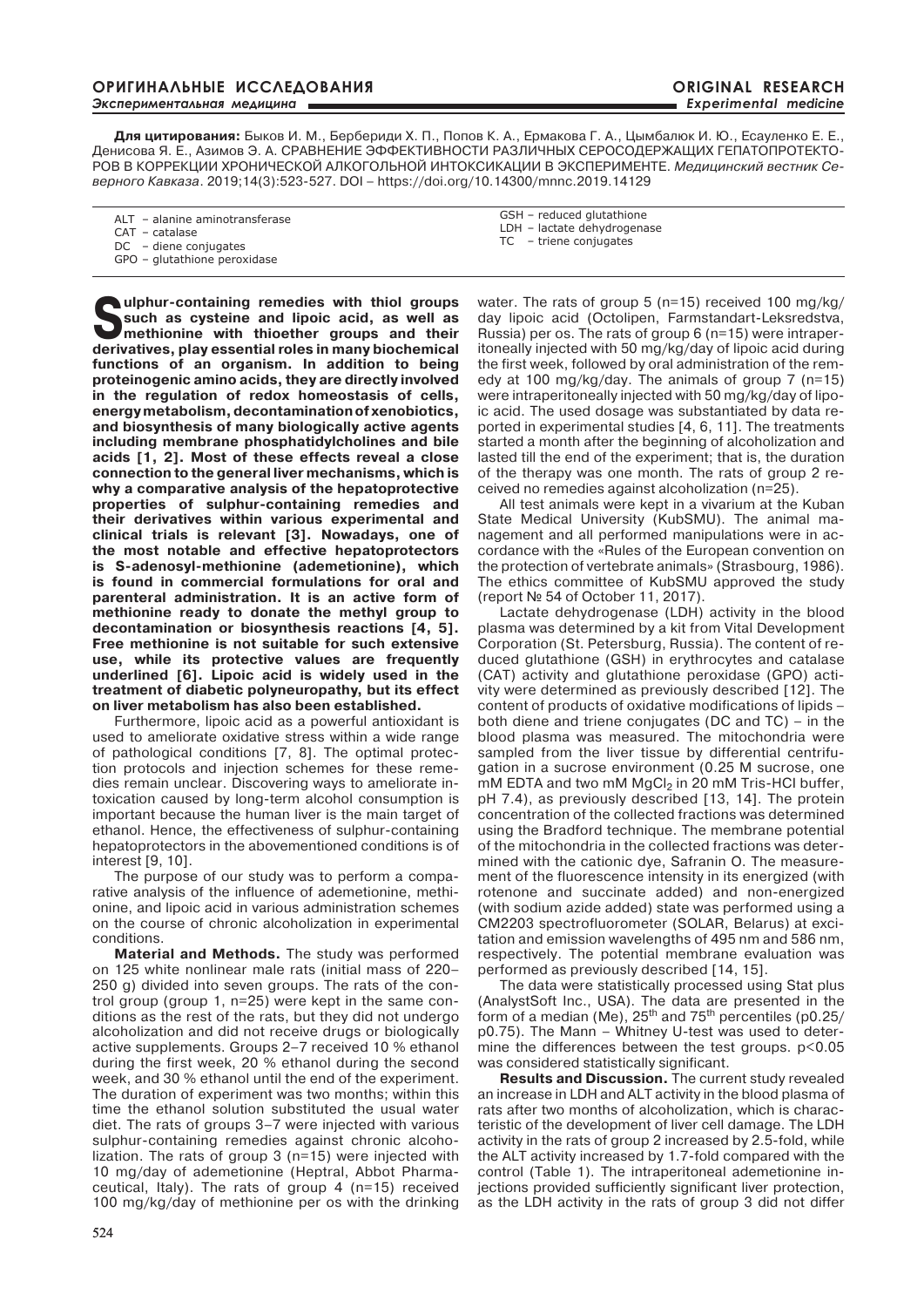from that in the rats of group 1, and the ALT activity increased by only 1.3-fold. In contrast, methionine caused even higher increases in these indices compared with the control and group 2.

|                                                | Table 1 |
|------------------------------------------------|---------|
| Markers of liver cell damage in rats suffering |         |
| from chronic alcoholization [Me (p0.25/p0.75)] |         |

|                           | Indices               |                    |  |
|---------------------------|-----------------------|--------------------|--|
| Group                     | LDH, units/L          | ALT, units/L       |  |
| 1 (control)               | 76.4 (63.4/85.3)      | 23.5 (19.4/24.5)   |  |
| $\mathcal{L}$             | 193.6 (175.5/220.1)*  | 40.2 (36.8/48.9)*  |  |
| 3                         | 58.0 (52.0/66.7)^     | 30.8 (26.8/32.0)*^ |  |
| 4                         | 297.4 (250.3/320.8)*^ | 48.1 (44.6/50.2)*  |  |
| 167.3 (152.5/176.5)*<br>5 |                       | 45.2 (42.1/47.5)*  |  |
| 6                         | 142.1 (132.1/158.7)*^ | 45.2 (42.0/47.0)*  |  |
| 17                        | 144.0 (130.0/151.3)*  | 34.4 (31.2/35.8)*^ |  |

*Note:*  $* - p < 0.05$ , compared with Group 1;  $* - p < 0.05$ , compared with Group 2.

The LDH and ALT activity in the blood plasma of the rats of group 4 increased by 3.9 and 2.0-fold, respectively, compared with the control group. Lipoic acid had generally negative results. Administration of lipoic acid only per os resulted in the activity indices of the studied cytolytic markers remaining at the same level as those in the blood plasma of rats of group 2. The mixed administration of lipoic acid via injections followed by oral administration (group 6) lowered the LDH activity by 27 % compared with group 2. In the rats that were intraperitoneally injected with lipoic acid during the entire treatment (group 7), the ALT and LDH activity was lower by 15 % and 26 %, respectively. compared with group 2. Thus, the cytoprotective effect of ademetionine was significant, while that of lipoic acid was mild but positive. As expected, drug administration by injection was significantly more effective than per os. However, intraperitoneal injection of ademetionine was more effective than the other tested drugs. The usage of methionine (per os) showed no protective effect; in fact, it may have turned the pathological process to its more severe course.

The indices of the antioxidant system in the blood demonstrated a decrease in CAT activity by 31 % and an increase in GPO activity by 50 % in rats of group 2 compared with the control group 1 (Table 2). Furthermore, we detected a decrease in GSH concentration in erythrocytes of group 2 by 29 %, compared with group 1. Evaluation of these indices after treatment revealed no positive effects on the GSH concentration, whereas the CAT and GPO activity in erythrocytes from rats of groups 3–7 was generally closer to the control values. In rats injected with ademetionine or lipoic acid (intraperitoneally or in the mixed layout), the activity of both CAT and GPO revealed no statistically significant differences in comparison with the control. The oral administration of lipoic acid lowered the GPO activity in erythrocytes by 1.9-fold, while the CAT activity was reduced by 2.6 fold compared with the control. Oral administration of methionine resulted in increased GPO activity similarly to group 2, but the CAT activity was lowered by 2.3-fold compared with the control and by 1.6-fold compared with group 2.

Examination of the DC and TC content in the blood plasma of test rats demonstrated the intensification of free-radical processes and the formation of primary products of oxidative modifications of biomolecules by chronic alcoholization. The DC content in the blood plas-

ma of rats of group 2 increased by 67 % [1.5 (1.4/1.7) μmol/L], while the TC content increased by 35 % [0.42 (0.40/0.46) C.U.] compared with the control (*р*<0.05). In rats injected with ademetionine, the level of these parameters also significantly increased, but to a lower degree. The DC content in the blood plasma of the rats of group 3 increased by 44 % [1.3 (1.2/1.4) μmol/L], while the TC content increased by 25 % [0.39 (0.35/0.41) C.U.] compared with the control. The injections of lipoic acid had the most significant antioxidant effect. The level of products of oxidative modifications of biomolecules in the blood plasma of rats of groups 5 and 6 compared with group 2 decreased by 20 % and 10 % for DC and TC, respectively. The intraperitoneal injections of lipoic acid (group 7) during the entire treatment decreased the levels of DC and TC to or lower than the control levels. Thus, oxidative stress plays an important role in the pathobiochemistry of chronic alcoholization. However, this role is not a major one.

*Table 2*

**State of antioxidant markers in erythrocytes of rats suffering from chronic alcoholization [Ме (р0.25/р0.75)]**

|             | Indices                  |                          |                      |
|-------------|--------------------------|--------------------------|----------------------|
| Group       | CAT,                     | GPO,                     | GSH,                 |
|             | mol/L/min                | mmol/L/min               | mmol/mL              |
| 1 (control) | 16.2                     | 330.2                    | 2.4                  |
|             | (15.84/20.9)             | (300.6/358.7)            | (2.3/2.6)            |
| 2           | 11.2                     | 496.6                    | 1.7                  |
|             | $(10.54/14.0)*$          | (423.1/507.1)*           | $(1.5/1.9)^*$        |
| 3           | 14.8                     | 340.0                    | 1.7                  |
|             | $(14.2/17.4)^{\wedge}$   | $(300.5/360.2)^{\wedge}$ | $(1.5/1.8)^*$        |
| 4           | 6.9                      | 450.7                    | 1.7                  |
|             | $(6.2/7.6)$ <sup>*</sup> | $(420.2/470.8)*$         | $(1.6/1.9)^*$        |
| 5           | 6.3                      | 280.8                    | 1.9                  |
|             | $(5.9/7.0)^*$            | $(250.0/305.4)^{\wedge}$ | $(1.8/2.2)^{\wedge}$ |
| 6           | 24.8                     | 336.0                    | 1.9                  |
|             | $(20.3/26.0)*^{\wedge}$  | (308.3/359.2)^           | $(1.8/2.1)^*$        |
| 7           | 19.5                     | 342.1                    | 1.6                  |
|             | $(16.5/21.5)^{\wedge}$   | $(310.0/360.0)^{\wedge}$ | $(1.5/1.8)^*$        |

*Note:*  $* - p < 0.05$  compared with Group 1;  $* - p < 0.05$  compared with Group 2.

In the liver tissue, we observed increased GPO and CAT activity by 2 and 3.6-fold, respectively, in the chronic alcoholization group compared with the control, which can be considered to be the adaptive changes towards the developing oxidative stress (Table 3). The sharp increase in CAT activity may be caused by the participation of this enzyme in ethanol metabolism. The GSH concentration decreased in the liver of the rats of group 2 by 39 % compared with the control. The ademetionine injections to the rats of group 3 reversed the effect of alcoholization on the activity of these enzymes, and it significantly increased the GSH concentration in the liver homogenate by 35 % compared with group 2. The lipoic acid administration in any of the studied layouts or the methionine administration did not increase the GSH concentration in the liver tissue. In addition, the activity of the antioxidant enzymes decreased in the rats of groups 4–7, compared with group 2. After methionine treatment the CAT activity decreased by 2.3-fold and the GPO activity decreased by 19 % compared with group 2. However, lipoic acid had a smaller effect on the activity of these enzymes; the GPO activity decreased in rats of groups 5–7 by 8 %–28 %, and the CAT activity decreased by 2.1-fold only in the rats that were intraperitoneally injected with lipoic acid.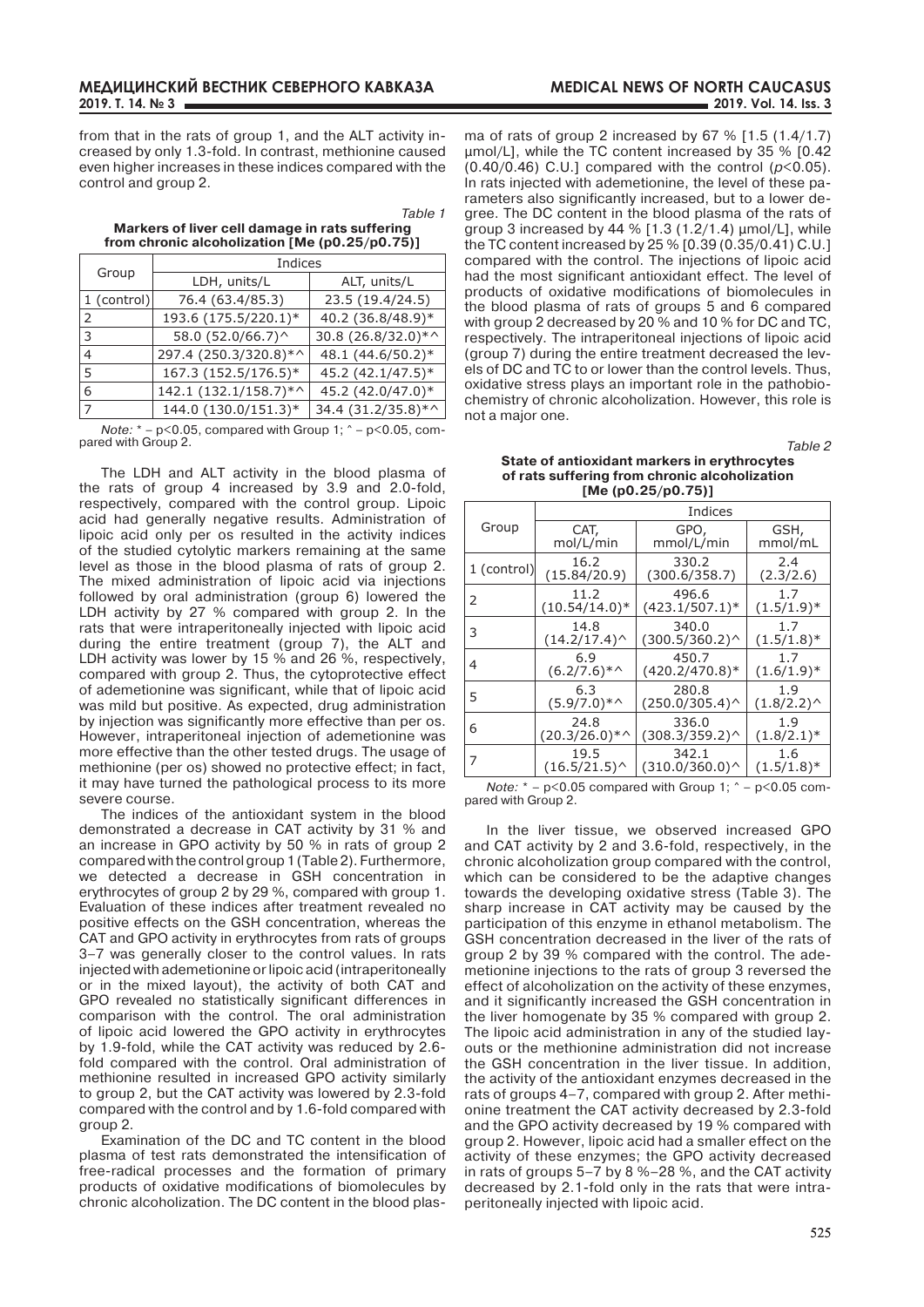*Table 3* **State of antioxidant markers in the liver of rats suffering from chronic alcoholization [Ме (р0.25/р0.75)]**

|               | Indices                  |                         |                      |
|---------------|--------------------------|-------------------------|----------------------|
| Group         | CAT,                     | GPO,                    | GSH,                 |
|               | mmol/L/mg                | mmol/L/mg               | mmol/mg              |
| $1$ (control) | 1.4(1.2/1.6)             | 10.3<br>(9.8/10.8)      | 3.3(3.0/3.4)         |
| 2             | 5.1                      | 20.3                    | 2.0                  |
|               | $(4.5/6.2)*$             | $(19.0/21.1)^*$         | $(1.9/2.1)^*$        |
| 3             | 0.9<br>(0.8/1.3)         | $8.8(8.4/9.5)^{\wedge}$ | 2.7<br>$(2.6/2.9)^*$ |
| 4             | 2.2                      | 16.4                    | 1.8                  |
|               | $(1.9/2.4)$ *^           | $(16.0/17.0)*$          | $(1.7/2.0)*$         |
| 5             | 7.0                      | 14.5                    | 2.1                  |
|               | $(6.5/7.4)$ <sup>*</sup> | $(14.1/15.2)^*$         | $(1.9/2.2)^*$        |
| 6             | 4.4                      | 14.8                    | 2.1                  |
|               | $(4.0/4.7)*$             | $(14.2/15.5)*$          | $(2.0/2.3)*$         |
| 7             | 2.4                      | 18.7                    | 2.0                  |
|               | $(2.0/2.7)$ <sup>*</sup> | $(18.2/19.4)^*$         | $(1.9/2.3)*$         |

*Note:*  $* - p \le 0.05$  compared with Group 1:  $* - p \le 0.05$  compared with Group 2.

Examining the membrane potential of mitochondria sampled from rat livers revealed the development of mitochondrial dysfunction by chronic alcoholization. The average membrane potential in the mitochondrial suspensions sampled from the liver of rats of group 2 was decreased by 37 % ( $p < 0.05$ ) compared with the control [180.2 (172.3/185.6) mV]. Similar values (100.8– 110.3 mV on average) were observed in mitochondrial suspensions sampled from the liver of rats injected with lipoic acid. The methionine treatment of the rats of group 4 caused a more severe disturbance of energy metabolism, as the membrane potential in suspensions from this group decreased by  $63 \%$  ( $p < 0.05$ ) compared with the control. Only the ademetionine injections provided effective protection for mitochondria – the membrane potential of mitochondrial suspensions from group 3 decreased only by 11 % [160.6 (153.6/166.5) mV].

**Conclusions.** The comparative analysis of the effectiveness of various sulphur-containing remedies on chronic alcoholization revealed significant advantages of intraperitoneal injections of ademetionine, which had hepatoprotective antioxidant effects represented by the maintenance of functional mitochondria. In contrast, the essential amino acid, methionine, which is the precursor of ademetionine, revealed no cytoprotective effects under the experimental conditions. The reason for this may be related to methionine administration under impaired liver function, including the liver bioenergy, manifested by the decreased mitochondrial membrane potential. It is also likely that the formation of its active form requiring ATP-consumption was disturbed. This hypothesis was indirectly supported by the aggravation of mitochondrial dysfunction after methionine administration to rats under alcoholization. Hence, methionine usage as a preventive measure seems to be justified during remission. The lipoic acid injections demonstrated significant antioxidant effects, but its cytoprotective effect was mild. On the basis of our findings, we concluded that the substances tested here mainly improved metabolic disorders induced by chronic alcoholization via maintenance of the detoxification and biosynthetic functions of the liver.

### **Disclosures:**

The authors declare no conflict of interest.

#### **Acknowledgments:**

This work was supported by the State Task of the Ministry of Health Care of the Russian Federation by state assignment (28.01.2015, part 1, chapter 1).

We thank Michal Bell, PhD, from Edanz Group (www.edanzediting.com/ac) for editing a draft of this manuscript.

#### **References**

- 1. Bykov I. М., Popov К. А., Egorova I. А., Storozhuk A. P. Assessment of indicators of the thiol metabolism of blood plasma of patients with inflammatory diseases of the small pelvis organs at antioxidant correction. *Medical news of North Caucasus.* 2018;13(2):402-406. https://doi.org/10.14300/mnnc.2018.13062
- 2. Popov К. А., Bykov I. М., Tsymbalyuk I. Yu., Bykov М. I., Sidorenko A. N. [et al.] Changes in state of the thiol linkages of an antioxidant system during ischemia and reperfusion, against a background of vascular exclusion in the rat liver. *Medical news of North Caucasus.* 2018;13(3): 525-529. https://doi.org/10.14300/mnnc.2018.13096
- 3. Jung Y. S. Metabolism of sulfur-containing amino acids in the liver: A link between hepatic injury and recovery. *Biol. Pharm. Bull*. 2015;38(7):971-974. https://doi.org/10.1248/bpb.b15-00244
- 4. Dolgareva S. A., Sorokin A. V., Konoplya N. A., Bushmina O. N., Bystrova N. A., Ovod A. I. The use of immunomodulators, antioxidants and hepatoprotectors for the correction of the liver, erythrocites and the immune system disorders in chronic ethanol intoxication. *Biomedical Chemistry*. 2018;64(4):360-367. https://doi.org/10.18097/PBMC20186404360
- 5. Raikhelson K. L., Kondrashina E. A. Аdеmethionine in the treatment of fatigue in liver diseases: a systematic review. *archive.* 2019;91(2):134-142. https://doi.org/10.26442/00403660.2019.02.000130
- 6. Onaolapo O. J., Adekola M. A., Azeez T. O., Salami K., Onaolapo A. Y. l-Methionine and silymarin: A comparison of prophylactic protective capabilities in acetaminopheninduced injuries of the liver, kidney and cerebral cortex. *Biomed. Pharmacother*. 2017;85:323-333. https://doi.org/10.1016/j.biopha.2016.11.033
- 7. Hosseinpour-Arjmand S., Amirkhizi F., Ebrahimi-Mameghani M. The effect of alpha-lipoic acid on inflammatory markers and body composition in obese patients with non-alcoholic fatty liver disease: A randomized, double-blind, placebocontrolled trial. *J. Clin. Pharm. Ther.* 2019;44(2):258-267. https://doi.org/10.1111/jcpt.12784
- 8. Valdecantos M. P., Pérez-Matute P., Prieto-Hontoria P., Moreno-Aliaga M. J., Martínez J. A. Impact of dietary lipoic acid supplementation on liver mitochondrial bioenergetics and oxidative status on normally fed Wistar rats. *Int. J. Food Sci. Nutr.* 2019;15:1-11.
- https://doi.org/10.1080/09637486.2019.1572716
- Belenichev I. F., Kucher T. V. The deprivation of glutathione system in the cytosol and mitochondria of rat brain with chronic alcohol intoxication: protective effects of thiol antioxidants. *Bulletin of problems biology and medicine.*  2016;1(4):111-116.
- 10. Shulkin L. M., Kosenko N. A., Kosenko V. G., Ageev M. I., Shulkin M. Z. Clinical overview remission of alcohol dependence. *Kuban Scientific Medical Journal.* 2015;2:153- 159.
- 11. Volchegorskiĭ I. A., Rassokhina L. M., Miroshnichenko I. Yu. Insulin-potentiating action of antioxidants in experimental diabetes mellitus. *Problemi Endocrinologii. – Problems of endocrinology*. 2010;56 (2):27-35.
- 12. Karpishchenko A. I. Handbook. Medical Laboratory Technology. Sankt-Petersburg: Intermedika, 2002.
- 13. Egorova M. V., Afanasyev S. A. Isolation of mitochondria from cells and tissues of animals and human: Modern methodical approaches. *Sibirskij medicinskij žurnal. – Siberian Medical Journal.* 2011;26(1):22-28.
- 14. Cheshchevik V. T. Mitochondrial membrane potential of rat hepatocytes under toxic injury. *Izvestiya Nacional'noj akademii nauk Belarusi. Seriya biologicheskih nauk. – Pro-*